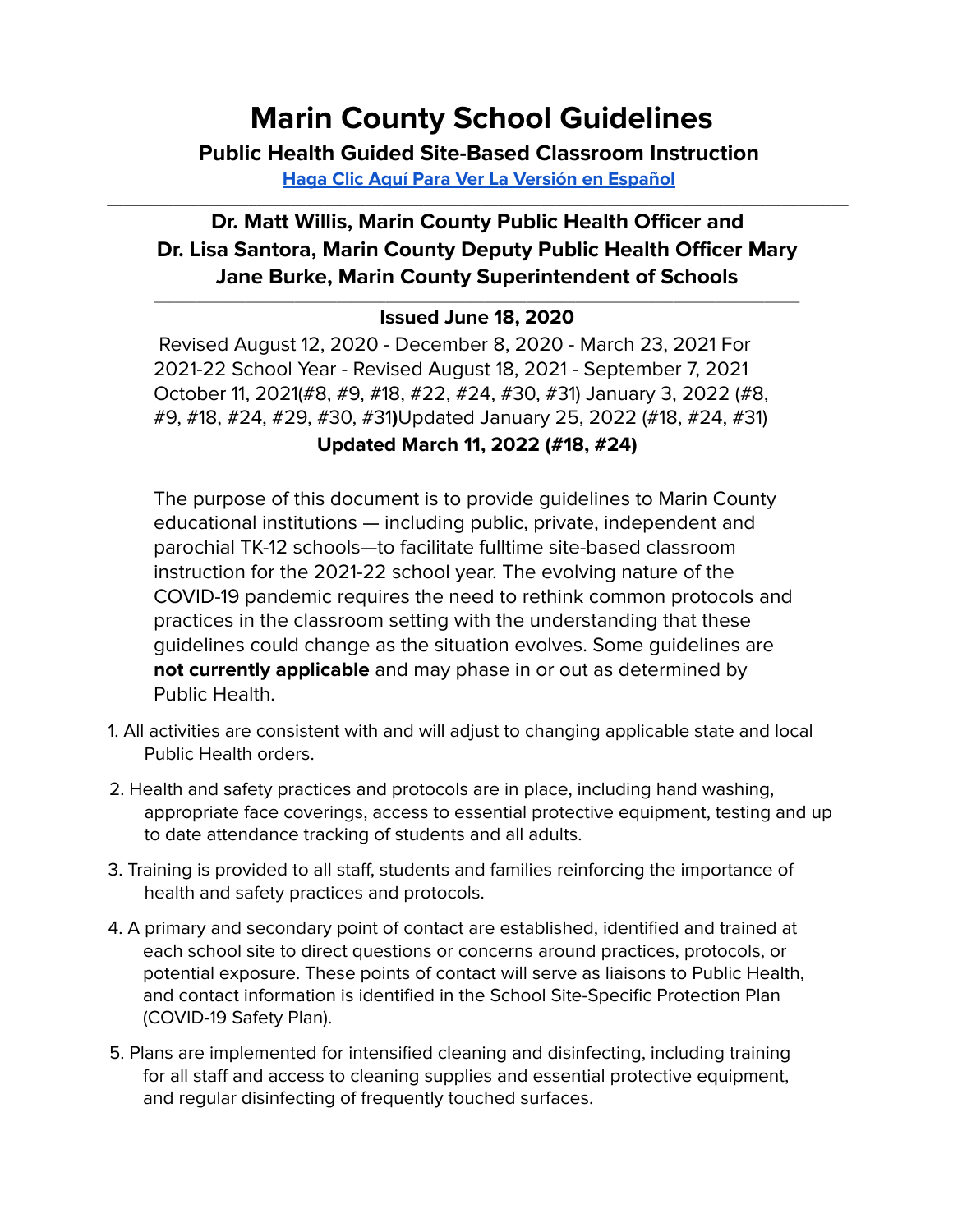- 6. Parents, caregivers, or guardians should monitor students for symptoms of infectious illness every day through home-based symptom screening, and staff should conduct daily health screening self-assessment.
- 7. Staff and students who are sick are expected to stay home, and an isolation area is identified for students who begin to exhibit symptoms during the school day, until they can be picked up.
- 8. All schools should be enrolled in the California COVID-19 K-12 Schools Testing Program. Schools and districts will partner with Public Health to ensure equitable access to testing (including testing to exit isolation and quarantine and test to stay [TTS]). Testing of students must include appropriate parental permissions obtained in advance. If a vaccinated or unvaccinated student or staff member develops COVID-like symptoms or has close contact with someone confirmed with COVID-19, testing is recommended.
- 9. All schools should follow updated California Department of Public Health (CDPH) **COVID-19 Public Health Guidance for K – 12 Schools**. Isolation can end after day 5 if an antigen test collected on day 5 is negative and symptoms are improving. Marin County Public Health protocols, including modified quarantine and test to stay (TTS), should be followed **(link: Isolation and Quarantine Guidance)**
- 10. **Not currently applicable:** Physical distancing of six feet is maintained between adults and between adults and students, where practicable; three feet distance is permissible between students within a classroom or instructional area where requirements herein are in practice. Seating charts and attendance records will be maintained.
- 11. **Not currently applicable:** For elementary schools, stable classroom groups (up to standard class size at each respective grade level) are maintained throughout each school day. Limited mixing of students is permissible as long as accurate attendance data is maintained on a daily basis.
- 12. **Not currently applicable:** For middle and high schools, larger stable groups made up of students from more than one classroom may be arranged as long as accurate attendance data for students and adults is maintained on a daily basis while avoiding school wide mixing of students and staff.
- 13. **Not currently applicable:** Where practicable, desks are arranged facing forward to minimize face to face proximity between students.
- 14. **Applicable:** School staff are permitted to visit and instruct more than one classroom group and must document/record visits to classrooms that are not identified as their primary classroom, following face covering and **(Not currently applicable)** physical distancing protocols.
- 15. **Not currently applicable:** Routes for entry and exit to the campus will be designated for each classroom group, using as many entrances/exits as feasible.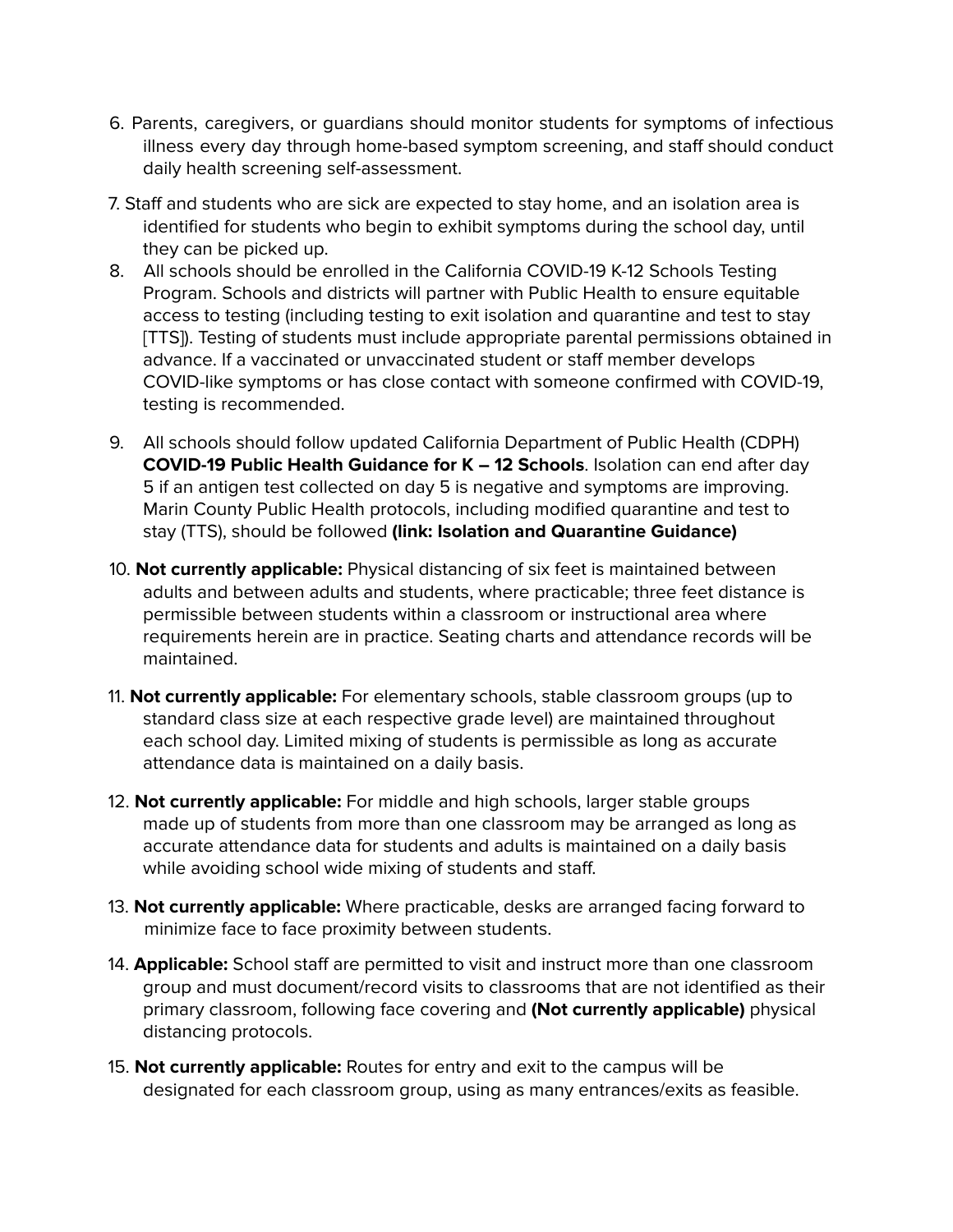- 16. **Not currently applicable:** Schedules for arrivals, recess and lunch will be strategically coordinated to prevent mixing of classroom groups.
- 17. **Not currently applicable:** Congregate movement through hallways will be minimized as much as practicable.

18. **Updated:** Large gatherings (i.e., school assemblies) are allowed indoors and outdoors. Participants and attendees must follow current **CDPH Guidance for Face Coverings.** For indoor **mega-events** with 1,000 or more people, schools and event operators using school facilities must follow CDPH requirements for **mega-events.**

- 19. **Not currently applicable:** The use of outdoor space for instructional purposes is maximized, shared, and coordinated to ensure students remain in their classroom groups. **Applicable:** Schools should assess indoor air quality and implement strategies that increase the amount of outdoor air brought into buildings, optimize current HVAC systems and supplement with portable air cleaners when practicable. Keep windows and other sources of natural ventilation open to the greatest extent possible. In the event of poor air quality updated **School Air Quality Recommendations** should be followed.
- 20. **Not currently applicable:** Use of shared playground equipment will be limited in favor of physical activities that require less contact with surfaces. If used, outdoor playgrounds/natural play areas only need routine maintenance.
- 21. **Not currently applicable:** Use of non-classroom space for instruction such as gymnasiums and multi-use rooms should be considered to support physical distancing with cleaning between uses.
- 22. **Applicable:** Meals will be served outside when possible. If meals are served indoors, schools should have assigned seating charts. **Not currently applicable:** Classrooms or other spaces in addition to cafeterias or dining rooms will be utilized to maximize physical distancing while eating, with individually plated or bagged meals as much as practicable.
- 23. **Not applicable:** Routines and schedules will be developed to enable students and staff to regularly wash their hands at staggered intervals.
- 24. **Updated:** Masks are one of the most effective and simplest safety mitigation layers to prevent in-school transmission of COVID-19 infections and other respiratory illnesses. Face coverings are strongly recommended to be worn indoors for all staff and students, regardless of vaccination status. Face masks are not required outdoors as the risk of transmission is low in most outdoor settings.
- 25. Training will be provided for staff and students on proper use of face coverings which will include instruction to minimize touching of face coverings, and how to ensure a proper fit.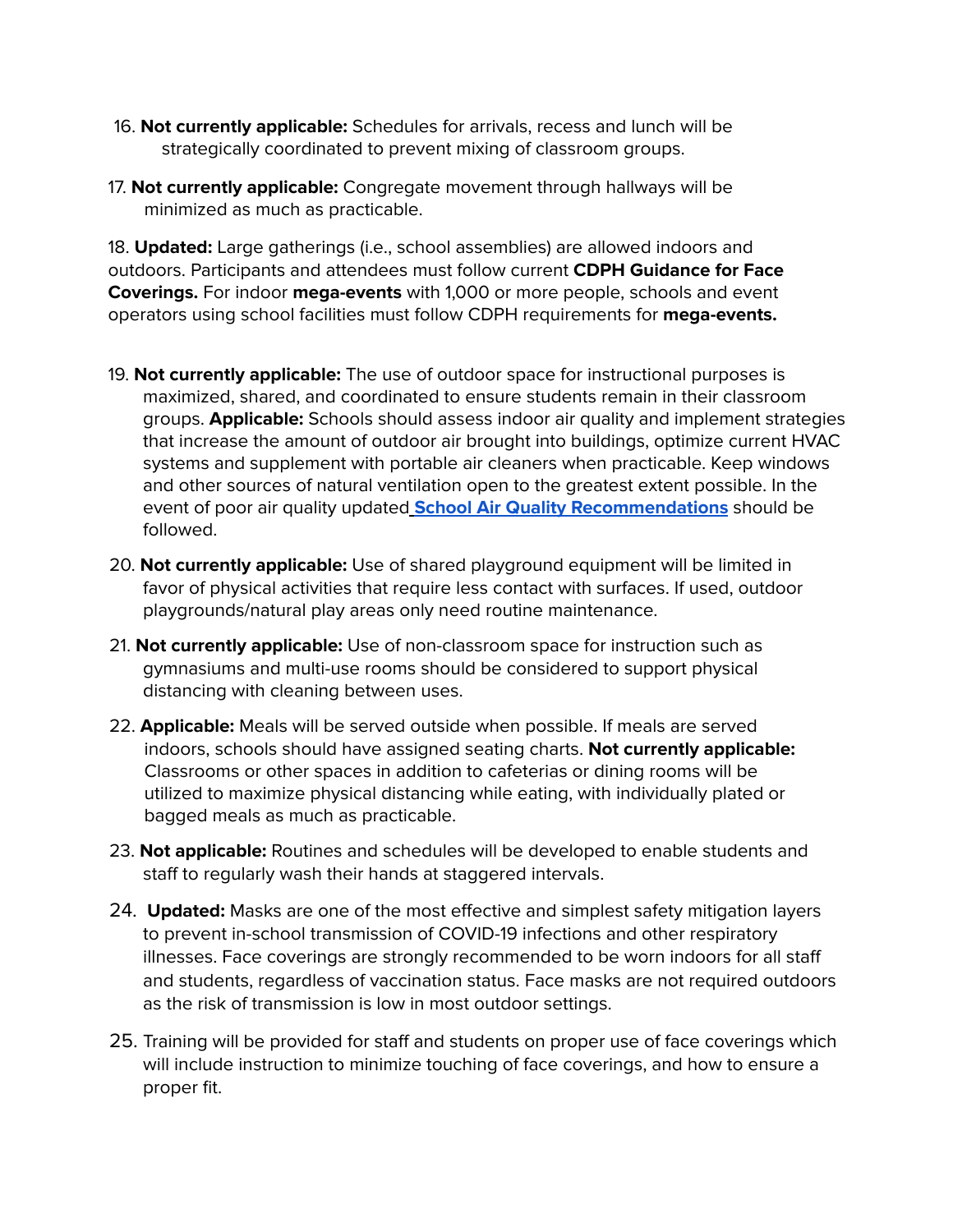26. **Not currently applicable:** Sharing of supplies, manipulatives, toys, sports equipment, and other learning and recreational materials will be limited and each student will have separate individually labeled boxes or cubbies.

- 27. **Not currently applicable:** Sharing of electronic devices, clothing, books and other games or learning aids will be avoided as much as practicable.
- 28. **Not currently applicable:** Use of physical barriers (eg. privacy boards or clear screens) may be considered but should not replace other measures herein.
- 29. Non-essential visitors, including parent volunteers will be limited. Essential workers will be required to adhere to all health and safety guidelines. Any substitutes, contractors, visitors or volunteers working directly with students should be vaccinated and boosted (if eligible).
- 30. All eligible students and staff should get vaccinated or boosted (if eligible) as soon as possible and are required to verify their vaccination status. Staff that are not fully vaccinated are required to be tested weekly. Staff and student vaccination rate data (the percentage of staff and students who are fully vaccinated) should be published and posted on the school website and updated on a monthly basis. Vaccination status of individual students and staff will not be made public.
- 31. Other School related youth activities (i.e., student transportation, sports, music, drama, after school care, etc.) will follow updated CDPH and Marin County Public Health guidance, including CDPH requirements for **mega-events**. Spectators will be able to attend all indoor events. Marin County Public Health encourages all spectators to get vaccinated or boosted (if eligible).
- 32. A **School Site-Specific Protection Plan** (SSSPP) / COVID Safety Plan (CSP) outlining the above measures is completed, posted and updated on school or district websites and shared with all staff and families. Schools should update SSSPPs / CSPs as state and local Public Health guidance changes.

### **Resource Documents:**

- September 10, 2021 Public Health Update Interim Guidance for K-12 School and Youth Performing Arts, Sports and extracurricular activities
- July 12, 2021 CDPH COVID-19 Public Health Guidance for K-12 Schools in California, 2021-22 School Year
- July 12, 2021 CDPH K-12 school-based COVID-19 testing strategies for school year 2021-22 July 9, 2021 CDC Guidance for COVID-19 Prevention in K-12 Schools
- July 20, 2021 What Parents Should Know About the Updated COVID-19 School Guidance June 22, 2021 Safely reopening California
- July 27, 2021 CDC Interim Public Health Recommendations for Fully Vaccinated People July 29, 2021 California Department of Public Health Vaccine Record Guidelines & Standards ● CDC K-12 Guidance on Disabilities or Other Health Care needs
- State of California Safe Schools For All Hub
- July 28, 2021 CDPH Guidance of the the Use of Face Coverings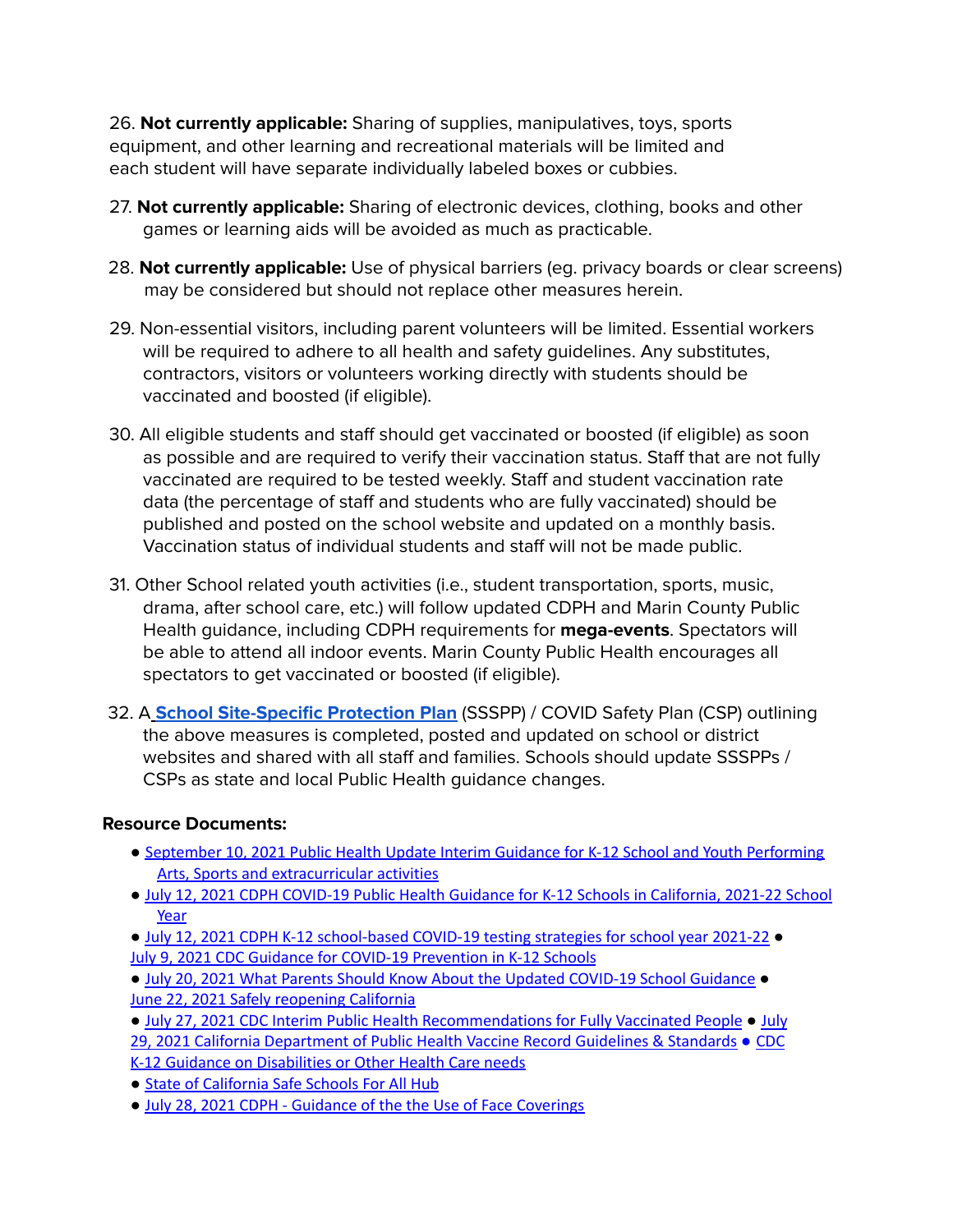- June 15, 2021 CDC Cleaning and Disinfecting your Facility
- CDPH Indoor Air Quality
- June 30, 2021 CDPH Travel Guidance
- May 25, 2021 Marin County School Air Quality Activity Recommendations
- June 21, 20201 Cal/OSHA Prevention Emergency Temporary Standards What Employers Need to Know About the June 18 Standards
- June 11, 2021 CDPH State Public Health Orders
- June 11, 2021 CDC How to Wear Masks
- CDC Symptoms of COVID-19
- California K-12 School Antigen Testing Program Playbook
- Marin County Schools Mitigation Strategies Continuum 2021-22 School Year
- Public Health References for Rethinking Schools Bibliography

# **Guía para las Escuelas del Condado de Marin**

## **Instrucción en el aula guiadas por la Salud Pública**

 $\overline{\phantom{a}}$  , and the contract of the contract of the contract of the contract of the contract of the contract of the contract of the contract of the contract of the contract of the contract of the contract of the contrac

**Dr. Matt Willis, Oficial de Salud Pública del Condado de Marin Dr. Lisa Santora, Diputado de Salud Pública del Condado de Marin Mary Jane Burke, Superintendente de Escuelas del Condado de Marin**

#### $\_$  ,  $\_$  ,  $\_$  ,  $\_$  ,  $\_$  ,  $\_$  ,  $\_$  ,  $\_$  ,  $\_$  ,  $\_$  ,  $\_$  ,  $\_$  ,  $\_$  ,  $\_$  ,  $\_$  ,  $\_$  ,  $\_$  ,  $\_$  ,  $\_$  ,  $\_$  ,  $\_$  ,  $\_$  ,  $\_$  ,  $\_$  ,  $\_$  ,  $\_$  ,  $\_$  ,  $\_$  ,  $\_$  ,  $\_$  ,  $\_$  ,  $\_$  ,  $\_$  ,  $\_$  ,  $\_$  ,  $\_$  ,  $\_$  , **Emitida Junio el 18, 2020**

Revisada el 12 de Agosto, 2020 - Diciembre 8, 2020 - Marzo 23, 2021 Para el año escolar 2021-22 - Revisado del 18 de Agosto de 2021 al 7 de septiembre de 2021 **Actualizado el 11 de octubre de 2021 (#8, #9, #18, #22, #24, #30, #31)**

El propósito de este documento es proporcionar pautas a las instituciones educativas del condado de Marin, incluidas las escuelas TK-12 públicas, privadas, independientes y parroquiales, para facilitar la instrucción en el aula de tiempo completo en el sitio para el año escolar 2021-22. La naturaleza evolutiva de la pandemia COVID-19 requiere la necesidad de repensar los protocolos y prácticas comunes en el aula con el entendimiento de que estas pautas podrían cambiar a medida que evoluciona la situación. Algunas pautas **no se aplican actualmente** y pueden entrar o salir gradualmente según lo determine Salud Pública.

- 1. Todas las actividades son consistentes con y se ajustarán a las órdenes cambiantes de Salud Pública locales y estatales.
- 2. Se han establecido prácticas y protocolos de salud y seguridad, incluyendo lavado de manos, cubiertas faciales apropiadas, acceso a equipo de protección esencial y seguimiento actualizado de la asistencia de los estudiantes y todos los adultos.
- 3. Se proporciona capacitación a todo el personal, estudiantes y familias reforzando la importancia de las prácticas y protocolos de salud y seguridad.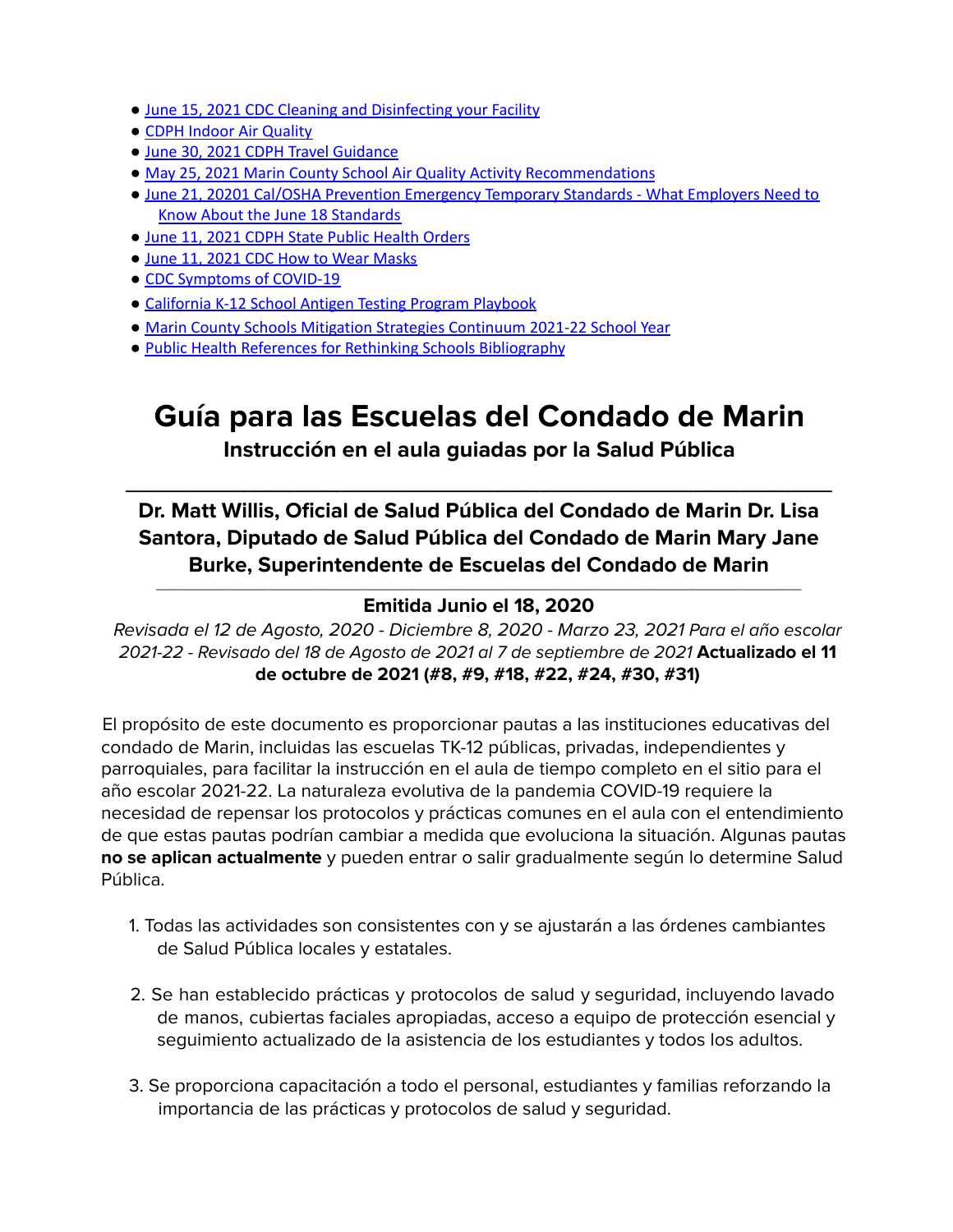- 4. Se establece, identifica y capacita un punto de contacto primario y secundario en cada sitio escolar para dirigir preguntas o preocupaciones acerca de prácticas, protocolos o exposición potencial. Estos puntos de contacto servirán como enlaces a Salud Pública, y la información de contacto se identifica en el Plan de Protección Específica del Sitio Escolar (COVID-19 Safety Plan).
- 5. Se han implementado planes para una limpieza y desinfección intensificadas, incluyendo la capacitación de todo el personal y el acceso a suministros de limpieza y equipo de protección esencial, y la desinfección periódica de las superficies que se tocan con frecuencia.
- 6. Los padres, cuidadores o tutores deben vigilar a los estudiantes para detectar síntomas de enfermedad infecciosa todos los días a través de la detección de síntomas en el hogar, y el personal debe llevar a cabo la autoevaluación diaria de la evaluación de salud.
- 7. Se espera que el personal y los estudiantes que estén enfermos se queden en casa, y se identifica un área de aislamiento para los estudiantes que comienzan a mostrar síntomas durante el día escolar, hasta que puedan ser recogidos.
- 8. Las escuelas y distritos que solicitan apoyo de Salud Pública para las pruebas (incluyendo pruebas de respuesta rápida y asistencia técnica) deben completar la inscripción y capacitación en el Programa de Pruebas de Escuelas K-12 COVID-19 de California a más tardar el 31 de octubre de 2021. Las pruebas de los estudiantes deben incluir los permisos apropiados de los padres obtenidos por adelantado. Si un estudiante o miembro del personal vacunado o no vacunado desarrolla síntomas similares a COVID, o tiene contacto cercano con alguien confirmado con COVID-19, se recomienda la prueba.
- 9. Existen protocolos, acciones y modelos de comunicaciones para escenarios relacionados con COVID-19 (Enlace: **Marin County Public Health Protocols & Communication Templates**)
- 10. **Actualmente no aplicable:** Se mantiene un distanciamiento físico de seis pies entre adultos y entre adultos y estudiantes, donde sea factible; se permite una distancia de tres pies entre estudiantes dentro de un salón de clase o área de instrucción donde los requisitos aquí descritos están en práctica. Se mantendrán los gráficos de asientos y los registros de asistencia.
- 11. **Actualmente no aplicable:** Para las escuelas primarias, se mantienen grupos estables de aulas (hasta el tamaño de clase estándar en cada nivel de grado respectivo) durante cada día escolar. Se permite una mezcla limitada de estudiantes siempre que se mantengan datos de asistencia precisos a diario.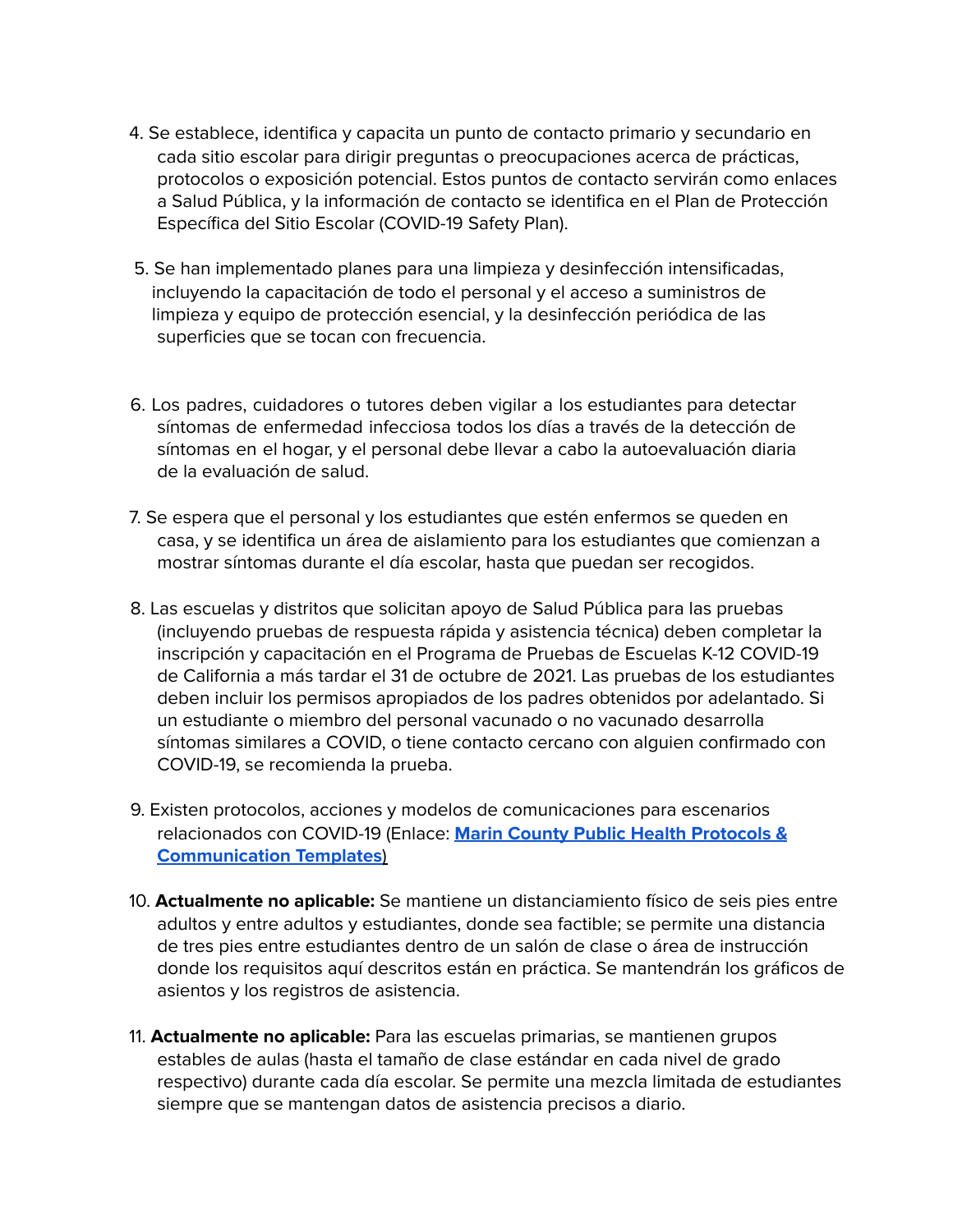- 12. **Actualmente no aplicable:** Para las escuelas intermedias y secundarias, se pueden organizar grupos estables más grandes compuestos por estudiantes de más de un salón de clases siempre que se mantengan a diario datos precisos de asistencia de estudiantes y adultos, evitando la mezcla de estudiantes y personal en toda la escuela.
- 13. **Actualmente no aplicable:** Cuando sea posible, los escritorios se colocarán mirando hacia adelante para minimizar la proximidad cara a cara entre los estudiantes.
- 14. **Aplicable:** El personal de la escuela tiene permiso para visitar e instruir a más de un grupo de salón de clase y debe documentar/registrar visitas a salones de clase que no son identificados como su salón de clase primario, siguiendo protocolos de cobertura facial (no aplicables actualmente) y distanciamiento físico.
- 15. **Actualmente no aplicable:** Se designarán rutas de entrada y salida al campus para cada grupo de aula, utilizando tantas entradas / salidas como sea posible.
- 16. **Actualmente no aplicable:** Los horarios para las llegadas, el recreo y el almuerzo se coordinarán estratégicamente para evitar la mezcla de grupos de aula.
- 17. **Actualmente no aplicable:** El movimiento colectivo a través de los pasillos se minimizará tanto como sea posible.
- 18. **Aplicable:** Se permiten grandes reuniones (es decir, asambleas escolares) en el interior. Los asistentes deben usar cubiertas faciales en el interior. Para **eventos en interiores** con 1,000 o más personas, los asistentes deben proporcionar prueba de que: están completamente vacunados o tienen prueba de una prueba COVID-19 negativa completada dentro de las 72 horas posteriores al evento programado. Los asistentes no pueden auto-declarar para verificar el estado de vacunación o un resultado negativo de la prueba.
- 19. **Actualmente no aplicable:** El uso del espacio al aire libre para propósitos de instrucción es maximizado, compartido y coordinado para asegurar que los estudiantes permanezcan en sus grupos de salón de clase. Aplicable: Las escuelas deben evaluar la calidad del aire interior e implementar estrategias que aumenten la cantidad de aire exterior que entra en los edificios, optimizar los sistemas actuales de HVAC y complementar con limpiadores de aire portátiles cuando sea factible. Mantenga las ventanas y otras fuentes de ventilación natural abiertas en la mayor medida posible. En el caso de mala calidad del aire, se deben seguir las **Recomendaciones de la Calidad de Aire en las Escuelas** actualizadas.
- 20.**Actualmente no aplicable:** El uso de equipo compartido de juegos será limitado en favor de actividades físicas que requieren menos contacto con superficies. Si se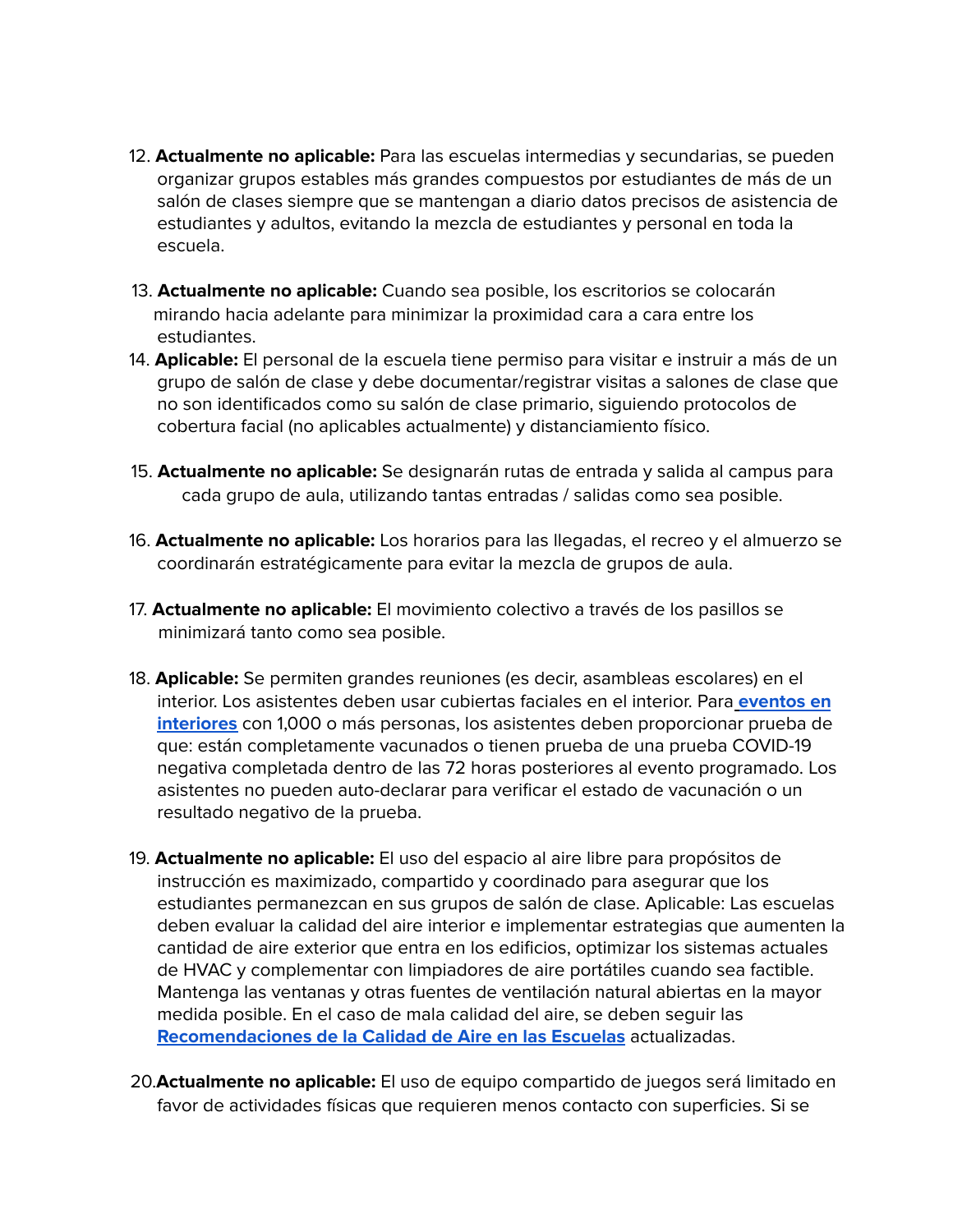utiliza, los patios de recreo al aire libre/áreas de juegos naturales sólo necesitan mantenimiento rutinario.

- 21. **Actualmente no aplicable:** Se debe considerar el uso de espacio no presencial para la instrucción, como gimnasios y salas de usos múltiples, para apoyar el distanciamiento físico con la limpieza entre usos.
- 22.**Aplicable:** Las comidas se servirán afuera cuando sea posible. Si las comidas se sirven en interiores, las escuelas deben tener tablas de asientos asignadas. **Actualmente no aplicable:** Aulas u otros espacios, además de cafeterías o comedores, se utilizarán para maximizar el distanciamiento físico mientras se come, con comidas individualmente chapadas o en bolsas tanto como sea posible.
- 23.**No aplicable:** Se desarrollarán rutinas y horarios para permitir que los estudiantes y el personal se laven las manos con regularidad a intervalos escalonados.
- 24.Todo el personal, así como todos los estudiantes, están obligados a usar cubiertas faciales en el interior, a menos que haya una contraindicación o exención médica o conductual. Los estudiantes de los grados TK - 2 deben ser apoyados y enseñados cómo usarlos apropiadamente. Las máscaras son opcionales al aire libre y, en general, las personas no necesitan usar máscaras al aire libre (por ejemplo, participando en juegos al aire libre, recreos y actividades de educación física). El personal y los estudiantes deben seguir la guía de los **CDC** y **CDPH** para cubrir la cara.
- 25.Se proporcionará capacitación para el personal y los estudiantes sobre el uso adecuado de las mascarillas, que incluirá instrucciones para minimizar el contacto con las mascarillas y cómo garantizar un ajuste adecuado.
- 26.**Actualmente no aplicable:** El intercambio de útiles, manipulables, juguetes, equipo deportivo y otros materiales de aprendizaje y recreación será limitado y cada estudiante tendrá cajas o cubículos separados etiquetados individualmente.
- 27. **Actualmente no aplicable:** Se evitará compartir dispositivos electrónicos, ropa, libros y otros juegos o ayudas de aprendizaje tanto como sea posible.
- 28.**Actualmente no aplicable:** El uso de barreras físicas (por ejemplo, tableros de privacidad o pantallas claras) puede ser considerado, pero no debe reemplazar otras medidas en este documento.
- 29.Los visitantes no esenciales, incluidos los padres voluntarios, serán limitados. Se requerirá que los trabajadores esenciales se adhieran a todas las pautas de salud y seguridad. Todos los sustitutos, contratistas, visitantes o voluntarios que trabajen directamente con los estudiantes deben estar completamente vacunados.
- 30.Todos los estudiantes y el personal elegibles deben vacunarse lo más antes posible. y se les requiere verificar su estado de vacunación. Se requiere que el